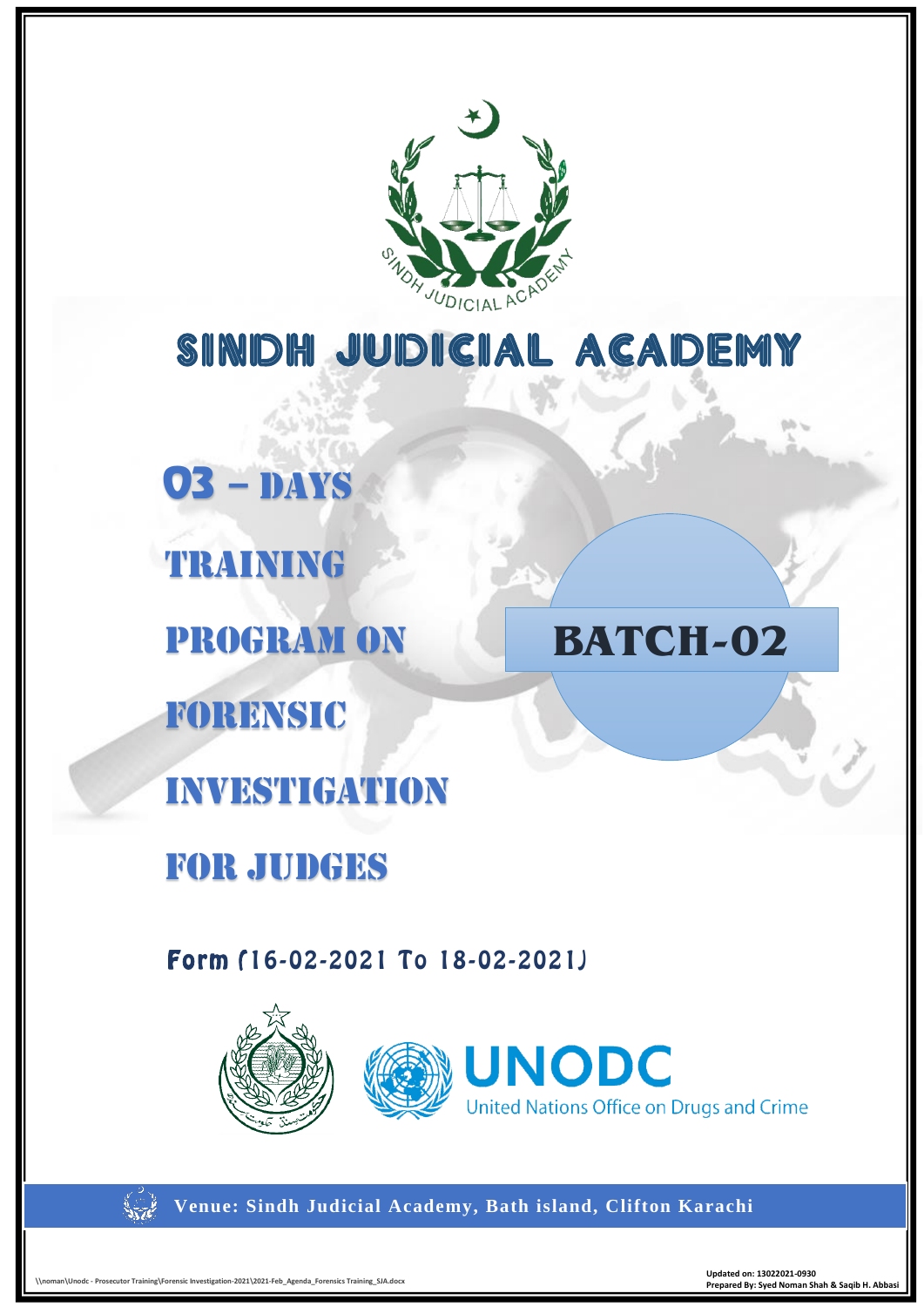



# **Sindh Judicial Academy**

*(16-FEB-2021 TO 18-FEB-2021) [BATCH-02] Venue: Sindh Judicial Academy, Bath island, Clifton Karachi*

#### **DAY-01: Tuesday, 16-02-2021**

| S. No.                  | <b>Time</b>                | <b>Subject</b>                                                                        | <b>Name of Presenter/Trainer</b>                                             |
|-------------------------|----------------------------|---------------------------------------------------------------------------------------|------------------------------------------------------------------------------|
| $\mathbf{1}$            | 08:30 AM                   | <b>REGISTRATION</b>                                                                   |                                                                              |
| $\overline{2}$          | 09:00 AM                   | <b>INTRODUCTION TO TRAINING</b><br><b>PROGRAM</b>                                     | <b>MR. MUHAMMAD SHAHID</b><br>SHAFIQ,<br>D&SJ/SFM, Sindh Judicial<br>Academy |
| $\overline{\mathbf{3}}$ | 09:15 AM<br>To<br>09:30 AM | <b>PRE-ASSESMENT</b>                                                                  | Mr. Muhammad Faisal,<br><b>UNODC</b>                                         |
| 4                       | 09:30 AM<br>To<br>09:45 AM | <b>INTRODUCTION TO UNODC's</b><br><b>Country Office Pakistan</b>                      | Syed Waqas Shah,<br><b>UNODC</b>                                             |
| 5                       | 09:45 AM<br>To<br>10:15 AM | <b>INTRODUCTION TO FORENSIC</b><br><b>SCIENCE</b><br><b>FORENSIC SCIENCE: CONCEPT</b> | Rashid Bhatti,<br><b>UNODC</b>                                               |
| 6                       | 10:15 AM<br>To<br>11:30 AM | <b>ROLE OF FORENSIC SCIENCE - CASE</b><br><b>STUDY</b>                                | Rashid Bhatti,<br><b>UNODC</b>                                               |
|                         | 11:30 AM<br>To<br>11:45 AM | <b>Tea Break</b>                                                                      |                                                                              |
| 6                       | 11:45 AM<br>To<br>01:15 PM | <b>TYPES OF FORENSIC EVIDENCE</b>                                                     | Rashid Bhatti,<br><b>UNODC</b>                                               |
|                         | 01:15 PM<br>To<br>02:00 PM | <b>D</b> Prayer (C) Lunch Break                                                       |                                                                              |
| 7                       | 02:00 PM<br>To<br>03:30 PM | <b>RELEVANT CASE LAW ON FORENSIC</b><br><b>EVIDENCE</b>                               | Mr. Muhammad Shahid Shafiq,<br>D&SJ/SFM, Sindh Judicial<br>Academy           |